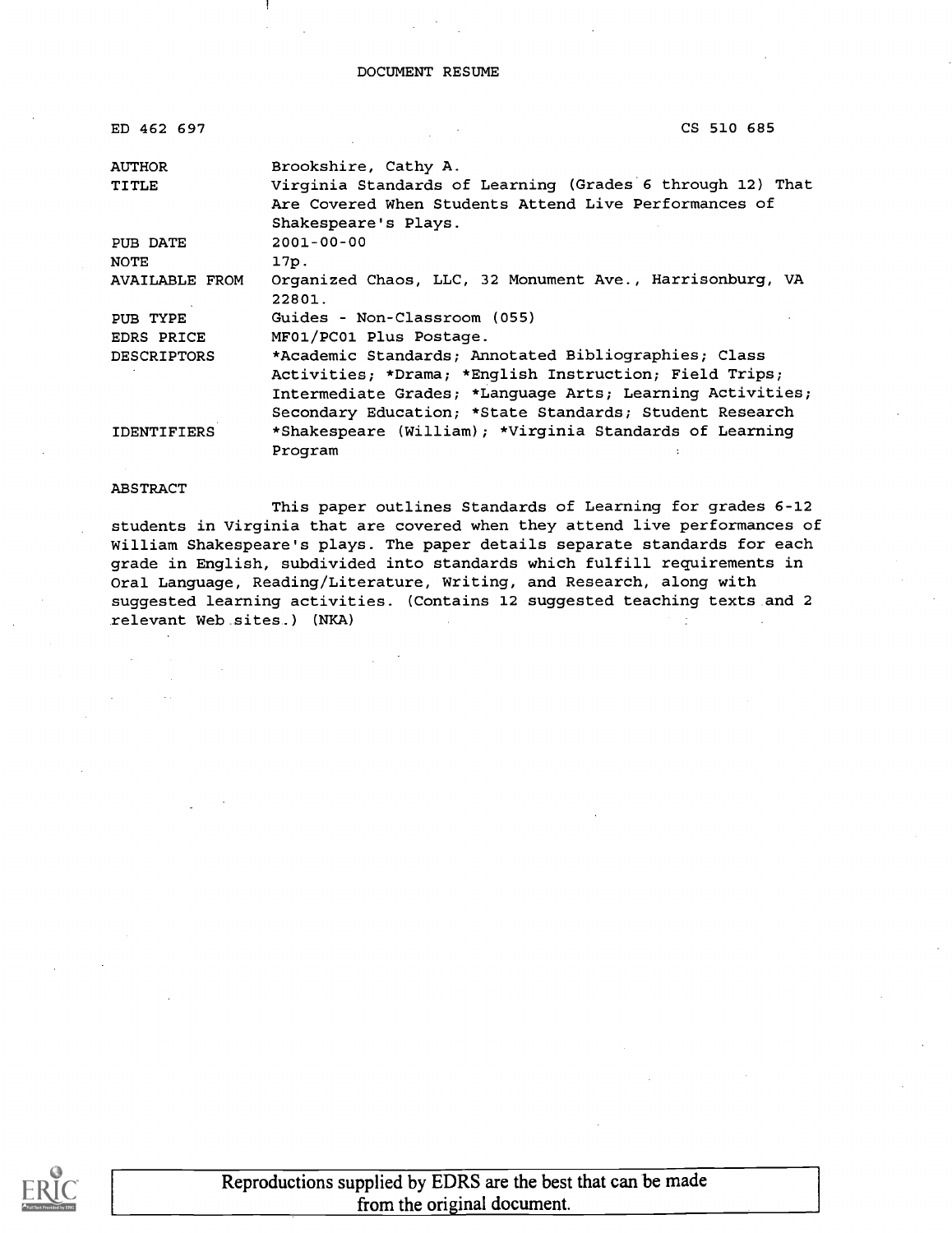Virginia Standards of Learning: Grades 6 through 12 That Are Covered when Students Attend Live<sup>-</sup>Performances of Shakespeare's Plays

 $\lambda$ 

By Cathy A. Brookshire Organized Chaos

2\_ BEST COPY AVAILABLE

**CHE. DEPARTMENT OF EDUCATION**<br>Office of Educational Research and Improvement<br>EDUCATIONAL RESOURCES INFORMATION CENTER (ERIC) O This document has been reproduced as received from the person or organization originating it. O Minor changes have been made to improve reproduction quality. Points of view or opinions stated in this document do not necessarily represent official OERI position or policy. PERMISSION TO REPRODUCE AND<br>DISSEMINATE THIS MATERIAL HAS<br>BEEN GRANTED BY Brookhine TO THE EDUCATIONAL RESOURCES INFORMATION CENTER (ERIC)

529

015

 $\mathsf{v}$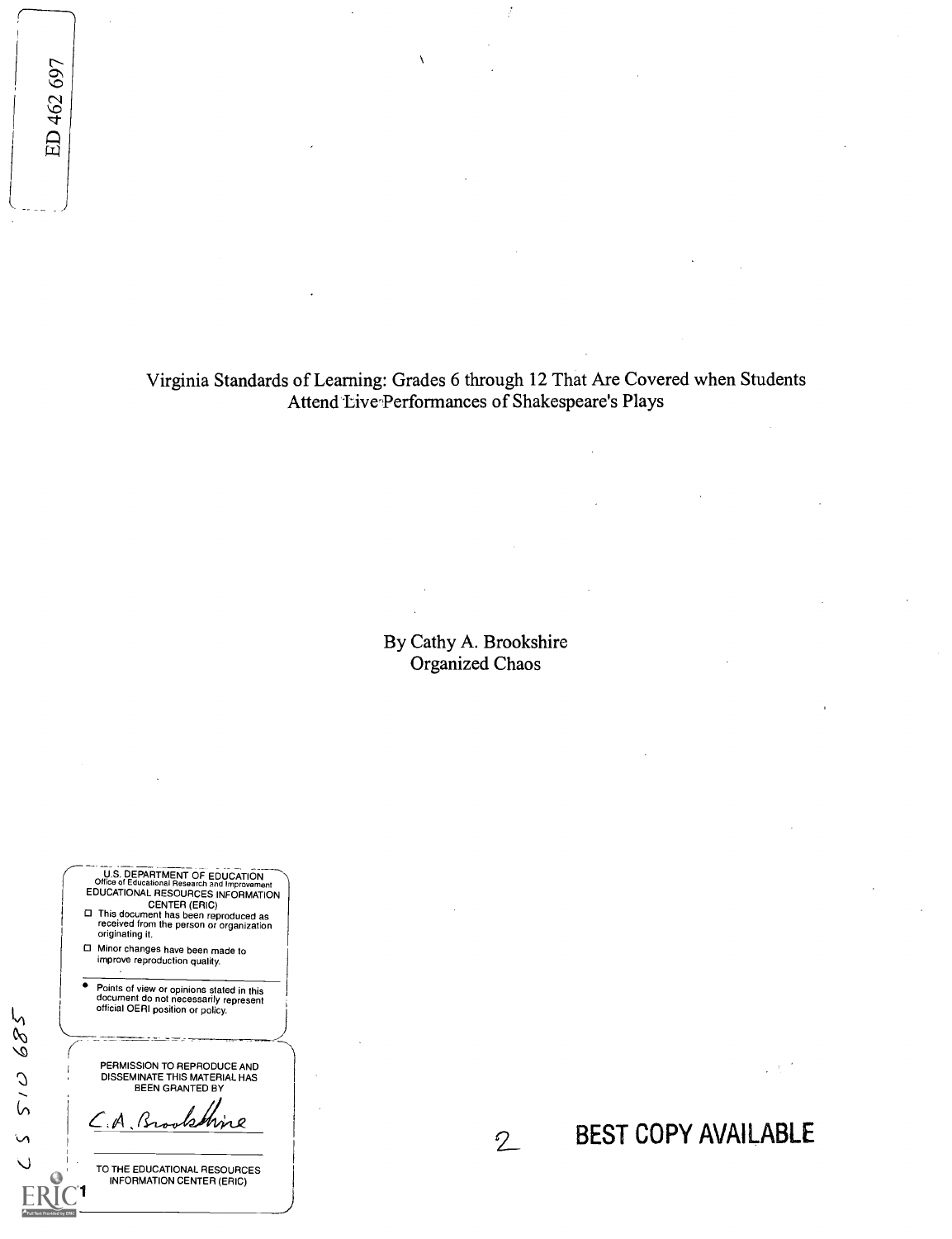## VIRGINIA STANDARDS OF LEARNING GRADES 6 THROUGH 12 THAT ARE COVERED WHEN STUDENTS ATTEND LIVE PERFORMANCES OF SHAKESPEARE'S PLAYS

## GRADE SIX ENGLISH

#### Oral Language

## 6.1 The student will analyze oral participation in small group activities.

\*Students can present individual short oral critiques of a particular aspect of the performance: Acting, directing, costuming, play's theme, individual characters

\*Students can work in small groups to present a group oral critique.

\*Students can discuss the experience of attending a live theatrical performance as opposed to watching a video or TV show.

\*Students can evaluate each others' work on the group presentation.

#### 6.2 The student will listen critically and express opinions in oral presentation.

\*Students can compare and contrast points of view and present convincing arguments by discussing the impact of the performance on themselves. They can also discuss the performance experience, the theme(s) of the play, the quality of the acting, and the impact of the plot on individuals in the audience.

\*Students can work in small groups to present or can present individually.

#### Reading/Literature

## 6.3 The student will read and learn the meanings of unfamiliar words.

\*Shakespeare invented nearly 25% of the words and phrases we use today. Students can study a variety of readily available age appropriate texts on language as well as full or edited texts of the play in performance. Please see the last page for suggested research and reading materials. Students may also use this opportunity to explore unfamiliar theatrical vocabulary. Words such as "rake," and "upstage," and "fly."

#### 6.4 The student will read a variety of fiction and non-fiction.

\*Shakespeare's style as a playwright is unique. Students can compare short passages of his plays and/or sonnets and compare them to the works of modern poets and playwrights.

\*Students can read an abridged version of a Shakespearean play and study how character and plot development support the central conflict or story line. For example; students can look at two characters in the play and explain how their relationship with each other moves the plot forward.

## 6.5 The student will demonstrate comprehension of a variety of selections.

\*Students can write or present orally predictions about characters and events in an abridged scene from a Shakespeare play or from a story from one of his plays.

\*They can use context clues to read unfamiliar words.

\*Students can draw conclusions and make inferences about various



3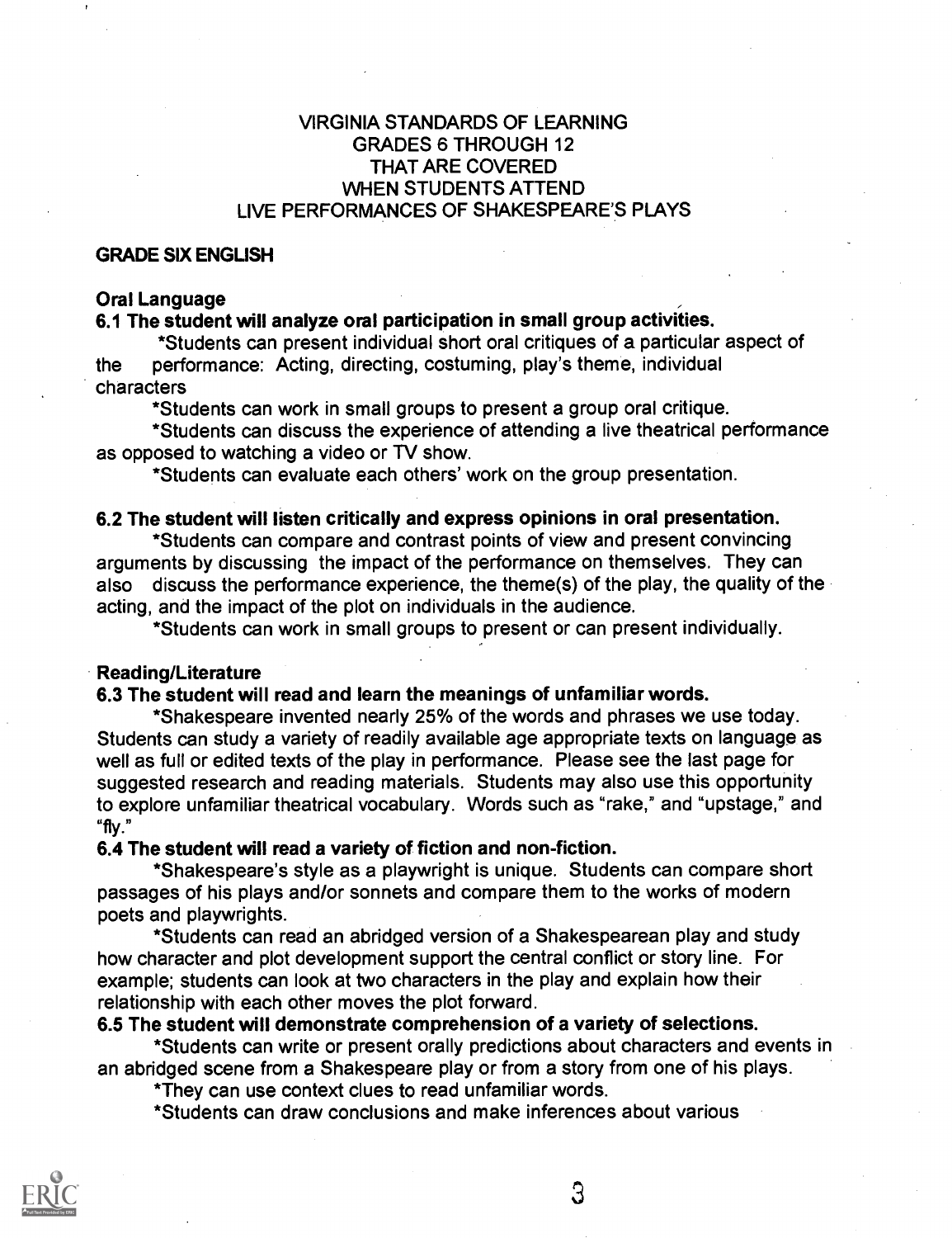characters based on explicit information and implied information given by characters as they speak of other characters and events.; Characters in Shakespeare describe EVERYTHING around them because they didn't have sets. If it's night-time, for example, a character will either tell us so directly - "Tis night" - or will imply it - "Who's there?" Also, in asides and soliloquy, Shakespeare's characters provide a vast amount of information about themselves, events occurring within the play, and their feelings for other characters.

\*Any writing or oral reports done on the production or on readings of or about Shakespeare must be organized by the student.

\* Students can read a Shakespearean sonnet about a topic; old age, for example and compare and contrast it with a different poet's - either a contemporary of Shakespeare's or a current poet .

## 6.6. The student will read and write a variety of poetry.

\*A great deal of Shakespeare's verse is highly visual in nature; "Let me compare thee to a summer's day." Students can describe the visual imagery created by Shakespearean language.

\*Students can study a sonnet or a monologue from a Shakespearean play and describe how word choice, speaker, and imagery elicit a response from the reader.

## Writing

#### 6.7 The student will write narratives, descriptions, and explanations.

\* Students might use a a variety of planning strategies to generate and organize ideas as they work in small groups to prepare oral and written descriptions or explanations of various aspects of the performance they have seen.

\*They will need to establish a central idea (what area of the performance experience is the group going to focus their presentation on?), organize their presentation (what questions will they cover and who will cover them), and elaborate on the basic facts of the performance (provide detailed descriptions of the area they are reporting on).

\*Students will need to use correct grammar in their presentations.

\* Students may write rough drafts and work on revisions based on peer and/or teacher corrections.

\* Students should edit their final copies for correct use of language and writing mechanics before presentation.

#### 6.8 The student will use writing as a tool for learning in all subjects.

\*Students can paraphrase sections of Shakespeare.

\*Students can summarize the story of the play they have seen.

\*Students can connect the theatricalized stories they have seen with real events today. They can explore feelings they may have in common with one or more characters. Shakespeare's characters express emotions that all of us feel from time to time; unreasonable anger, obsession, great joy.

#### Research

#### 6.9 The student will select the best sources for a given purpose...

Students may look up locations given in Shakespeare's plays in atlases or on a globe. Dictionaries may be used to look up unfamiliar words. Encyclopedias and

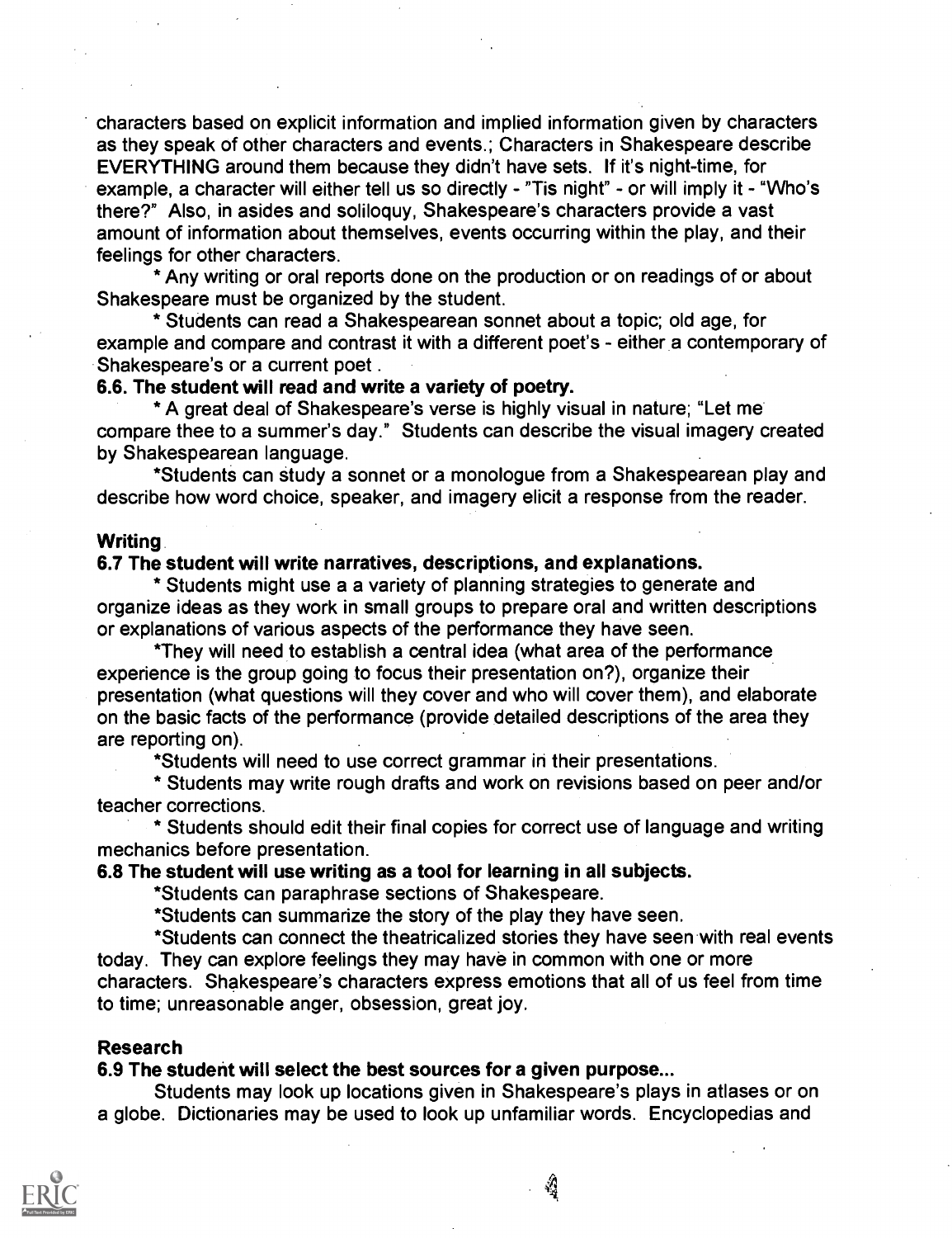the Net can be used to look up information on Shakespeare and England.

### GRADE SEVEN ENGUSH

#### Oral Language

## 7.1 The student will give and seek information in conversations and in group discussions.

\* Students can give oral presentations about various aspects of the performance they have seen. They can discuss the themes of the play, the experience of being in a group seeing a live performance, the difficulty of understanding seventeenth century English, the acting, the direction, or the various characters.

\*The class can discuss the various presentations, they can ask questions and either support or disagree with statements made by the presenter.

## 7.2 The student will identify the relationship between a speaker's verbal and nonverbal message.

\*Students can discuss how the choices actors in the play made in pitch, feeling, and tone impact on their ability to present a well-rounded and interesting character.

\* Students can discuss the physical choices actors made in the performance. What were some of the choices and how helpful were they in communicating a character's feelings?

\*Students can compare and contrast various actors' abilities in the above areas.

#### Reading/Literature

## 7.4 The student will use analogies, idioms, similes, and metaphors to extend understanding of word meanings.

Shakespeare's analogies, metaphors, similes, and idioms are worldrenowned. Students can study his use of these and try to write their own.

## 7.5 The student will read a variety of fiction, nonfiction, and poetry.

\*Students can read abridged Shakespearean scripts or scripts written in the vernacular and describe setting, plot structure, and theme.

\*Students can study and discuss Shakespeare's style, literary form, and how those impact on the modern reader.

\*Connections between Shakespeare's plays and events of the time are the subject of numerous books. Shakespeare was also a great reader and made many allusions to classical literature in his plays. Students can do Web and library research to discover and describe those connections.

## 7.7 The student will read a variety of poetry.

\*Shakespeare's sonnets comprise some of the best poetry in the world offering excellent examples of alliteration, simile, and the use of metaphors. Students can describe his use of multiple meanings, invented phrases and sentences, and sensory or figurative language.

\*Students will learn about how Shakespeare used Iambic pentameter, along

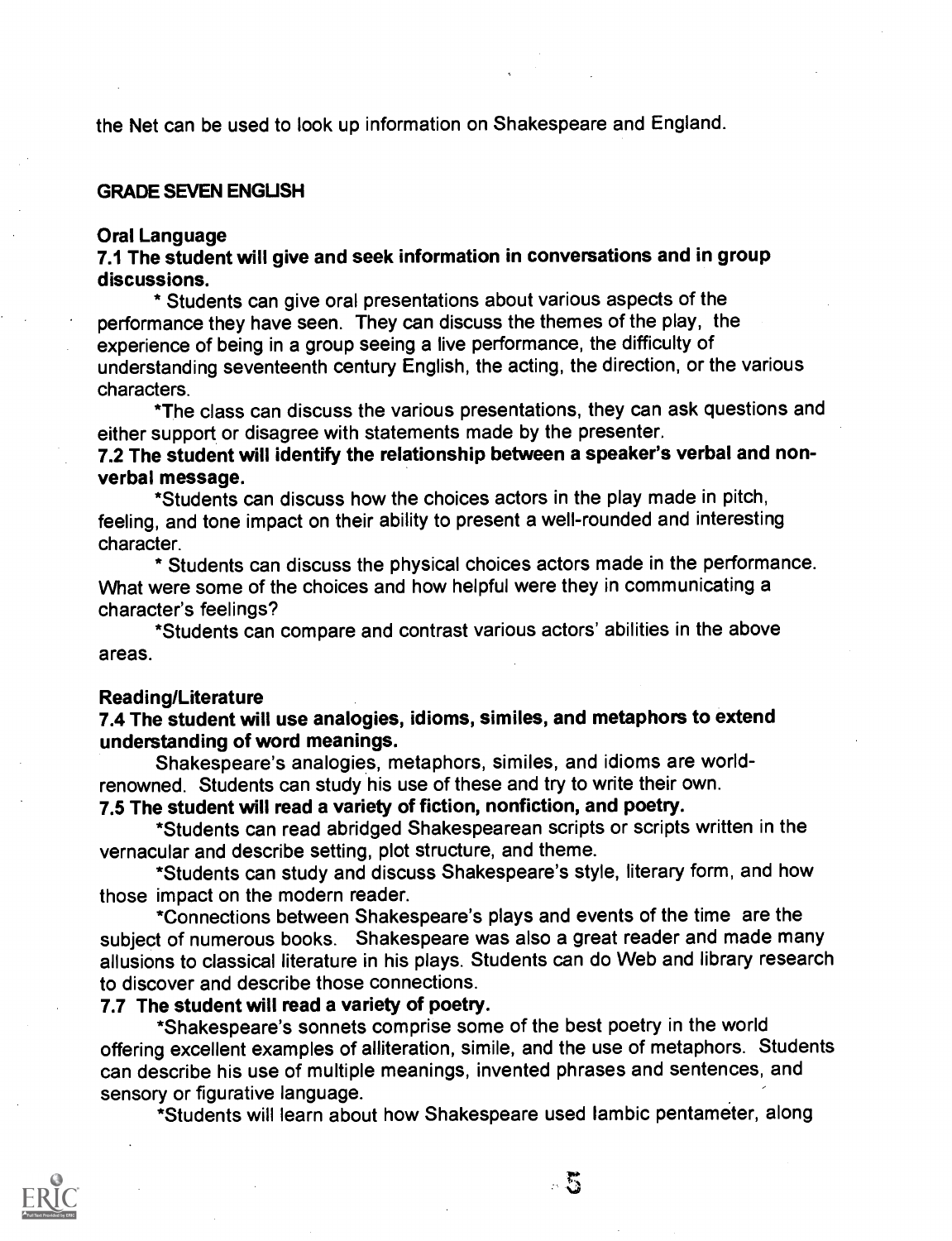with line length and punctuation to assist the actor in his job of conveying the character's emotions and meaning.

\* Shakespeare routinely used varying rhythms to establish the atmosphere of a scene, to give insight into a character's background, and to denote class.

\* Students can compare and contrast Shakespeare's poems on life, old age, and love with the works of his contemporaries or with the works of current poets.

#### **Writing**

7.8 The student will develop narrative, expository, persuasive, and technical writings.

\*Students can write essays on one of the following aspects of the production;

- a. The experience of attending a live performance.
- b. The quality of the acting in general.
- c. The work of a particular actor.
- d. One of the themes of the play.
- e. The style of the production.
- f. A particular character.
- g. The relationship between two of the characters.
- h. The costuming.
- i. The music.

In writing these essays, students will use prewriting strategies, they will elaborate on the subject in an organized manner, they will use interesting and persuasive vocabulary and information. Students will revise their writing, edit final copies, and can use the available technology to enhance their work.

7.9 The student will apply knowledge of resources in preparing written and oral presentations.

\*Students can use print and electronic sources to locate books and articles on Shakespeare, England, theatre, the Globe, Blackfriars, acting, and directing.

\* When writing essays on their experience with a live performance, students can use a thesaurus to enhance their vocabulary.

\* Students can use graphic organizers to organize information they will use in their writing.

\*Students can learn to correctly credit secondary reference sources when researching their papers.

#### Research

## 7.10 The student will apply knowledge of resources in preparing written and oral presentations.

\* Students can use print and electronic sources to locate books and articles on a variety of related subjects,Shakespeare, the play in performance, England, seventeenth - century England, acting, period clothing, etc.

\* Students can use a thesaurus when writing their essays on the performance or the script.

\* Graphic organizers can be used to organize information essays.

\* Students will credit secondary reference sources in their writing.

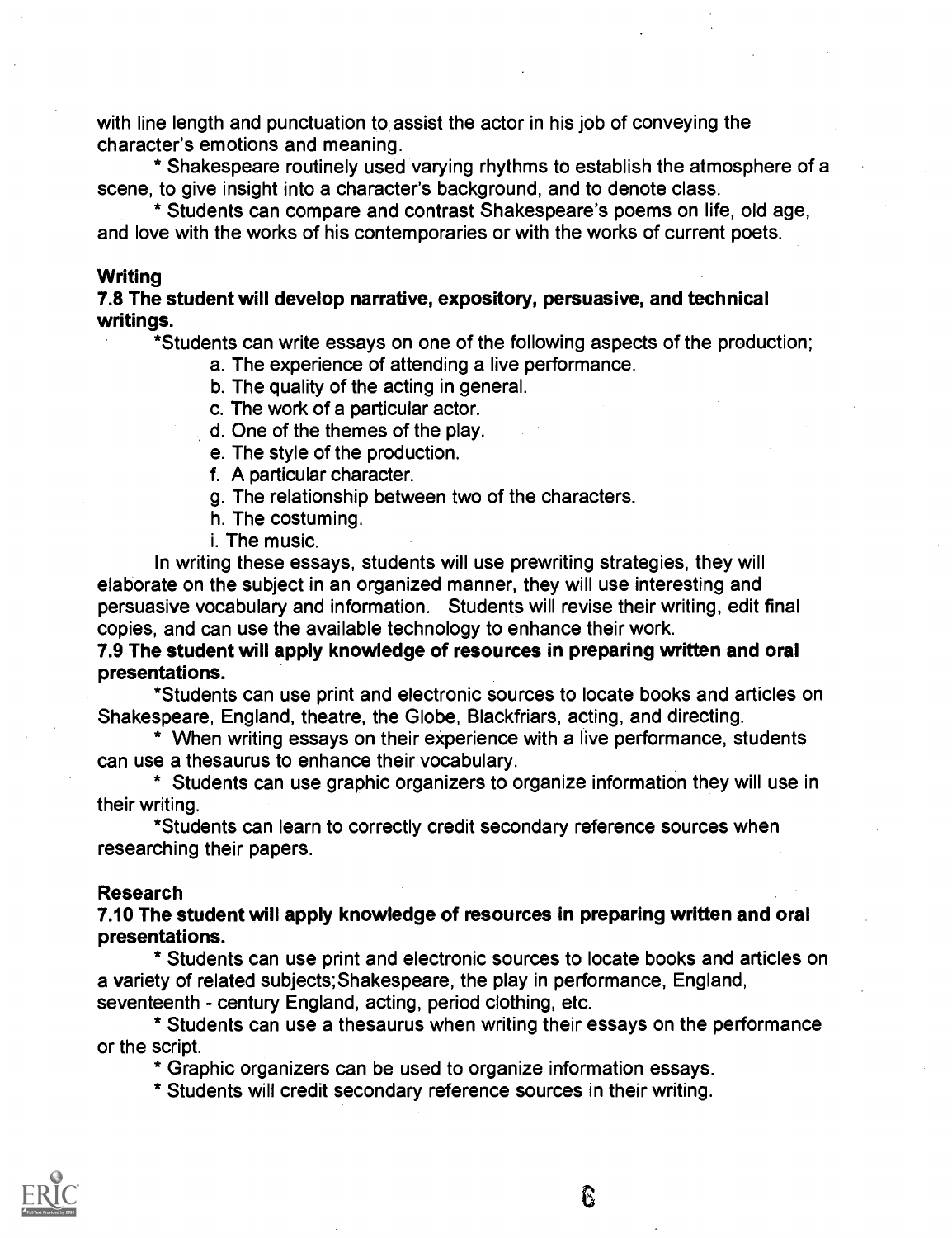## GRADE EIGHT ENGUSH

## Oral Language

8.1 The student will use interviewing techniques to gain information.

\* In most cases, the director and actors in touring companies are available after performances for interviews - either as a group or in individual classrooms. Interviews can easily be arranged with the director. Phone interviews can also be arranged for after school hours. many theatre companies will answer e-mail questions or have excellent websites that offer information about their company. Students can prepare and ask relevant questions about such things as touring, acting, Shakespeare, learning to perform Shakespeare, writing music for performance, the costumes, directing, choreography, the stresses and strains of performance, individual characters, and the production itself.

- \* Students will make notes of responses.
- \* Students will compile and report responses
- \* Students will evaluate the effectiveness of the interview.

#### Reading/Literature

8.2 The student will apply knowledge of word origins, derivations, and idioms and will use analogies, metaphors, and similes to extend vocabulary development.

\*Shakespeare's plays comprise some of the best poetry in the world offering excellent examples of alliteration, similes, analogies, and the use of metaphors. Students can describe his use of multiple meanings, invented phrases and sentences, and sensory or figurative language.

\*Shakespeare invented nearly 25% of the words and phrases we use today. Students can use a variety of readily available age appropriate texts on language as well as full or edited texts of the play in performance. Please see the last page for suggested research and reading materials.

Students may also use this opportunity to explore unfamiliar theatrical vocabulary. Words such as "rake," and "upstage," and "fly."

8.3 The student will apply knowledge of the characteristics and elements of various literary forms, including short stories, essays, speeches, lyric and narrative poems, plays, and novels.

\* Shakespeare wrote an enormous number of plays as well as numerous sonnets. His language is filled with symbolism. Students can use his work to study the use of symbols and figurative language.

\* Students can describe inferred main ideas or themes in the play they see.

\*Students can see a performance and then describe cause-effect relationships and their impact on plot.

\*Students can describe how Shakespeare used characters, point of view, and tone to create meaning.

\*Shakespeare was a master at providing atmosphere and characterization through his use of the poetic elements. Students can compare and contrast Shakespeare's use of all the poetic elements within a single play or with another writer's use.

\*Students can study an abridged or vernacular text and explain how that script



 $\ddot{7}$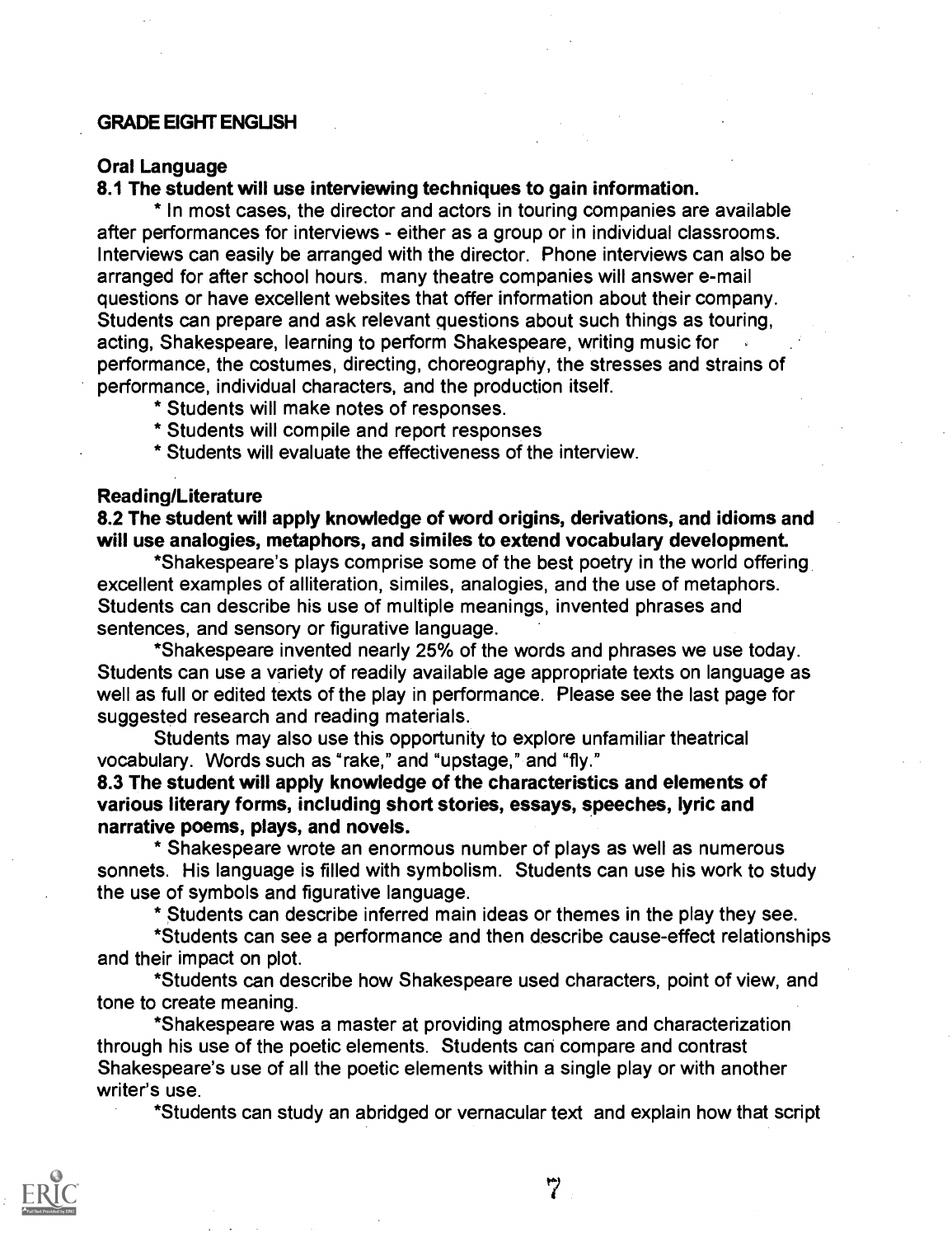expands or enriches their personal viewpoints or experience.

## 8.4 The student will comprehend what is read from a variety of sources.

\* Students can draw on their own personal experiences to understand Shakespeare. It's the language that's tricky, and live performances of Shakespeare's plays give students an opportunity to see the language used in context with physical action. The stories and themes are timeless and easy to comprehend; Bigotry in The Merchant of Venice, the power of love in A Midsummer Night's Dream, the rot of jealousy in Othello, the tragedy brought about by lack of communication and understanding in the family in Romeo and Juliet..

\*Students will evaluate and synthesize information from the production and from the text studied and apply that information when presenting essays or oral presentations. Teachers can use the essay subject examples given in 8.1.

#### **Writing**

8.5 The student will write in a variety of forms, including narrative, expository and persuasive writings.

\*Students can write about some aspect of the performance (see 8.1) using prewriting strategies to generate and organize ideas.

\*Students can work on elaboration and organization of facts and information while writing their essays.

\*Students have a vast array of new vocabulary and information to work with in their essays.

\*Students can enhance their writing, revision, and editing skills while working on essays based on the performance or the text.

## GRADE NINE ENGLISH

#### Oral Language

#### 9.1 The student will present and critique dramatic readings of literary selections.

\*Students can select one of Shakespeare's sonnets or a monologue or scene from the Shakespearean play offered in performance for presentation.

\*Students will learn to adapt their presentation forms from narrative to presentational in order to serve the sonnets or the scenes.

\*Acting requires the use of both verbal and non-verbal techniques. Students will learn to use both when they present scenes from the play.

\* Students will learn to critique each others "performances" of the selections. 9.2 The student will make oral presentations.

\*Students will prepare and present oral presentations on the performance. They may be asked to present on a number of topics including:

> The performance The play

The acting

The costumes

The live performance experience as opposed to a video or TV performance.

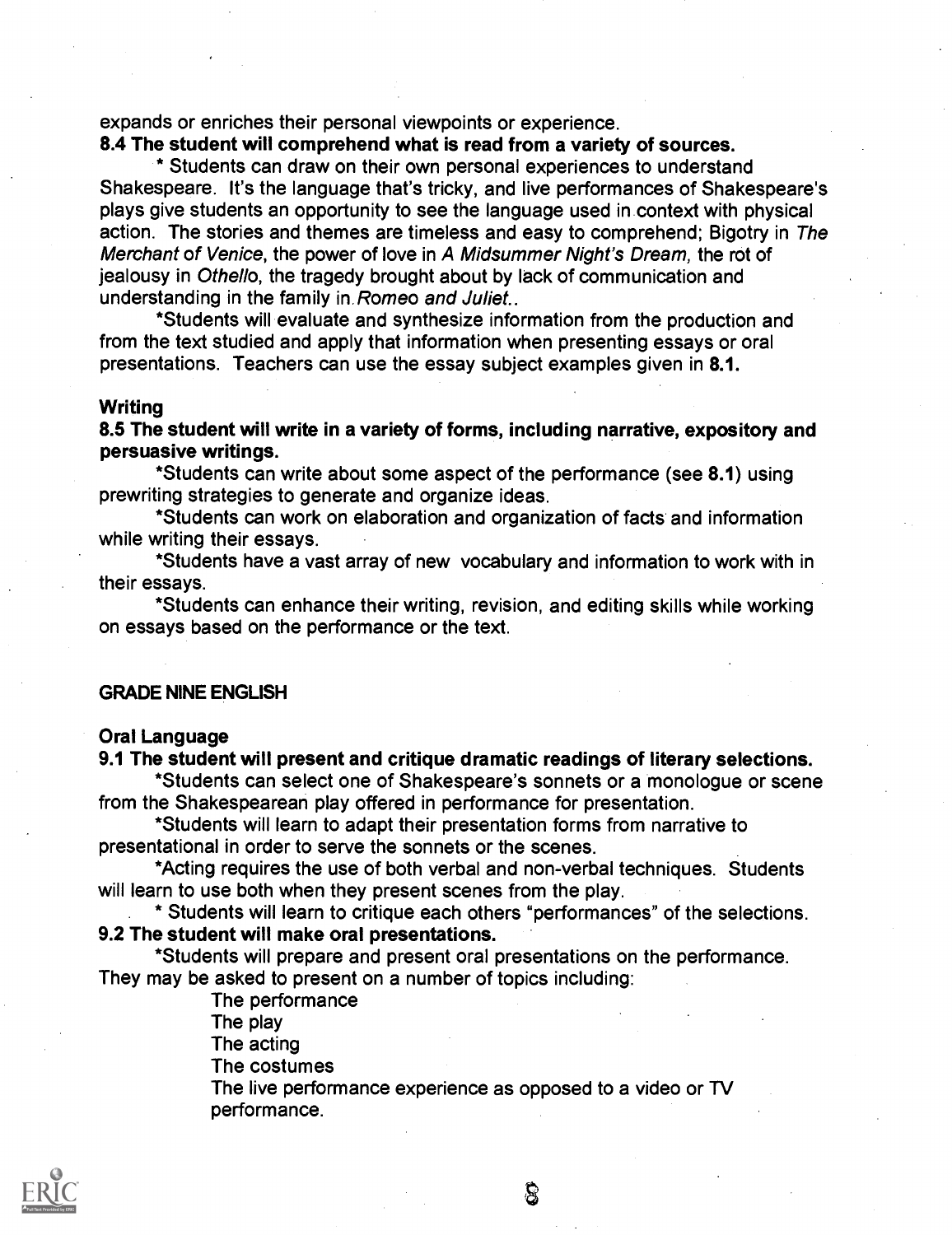Students will include definitions to increase clarity and relevant ideas to support the main idea. For example, if a student writes about the performance experience, the student might also mention how his experience was affected by the behavior of the other spectators or the quality of the acting.

\* Students will use anecdotes and examples from the live performance experience to illustrate the student's main ideas.

\*The student will cite information sources; the written text of the play, critical essays and commentaries, etc.

\*Students will be questioned by the class after their presentations and will respond.

#### Reading/Literature

## 9.3 The student will read and analyze a variety of literature.

\*Shakespeare's uses several literary forms in his plays. Students will identify the various characteristics using the text of the play offered in performance. Shakespeare was meant to be seen, not read. Students can study his use of the various literary forms from "page to stage" as the words and forms come to life for students on the stage.

\* Students will write essays on the performance and or text experience and will use literary terms to describe and analyze the performance and/or the text.

\*Plot, characters, setting, tone, point of view all come to life for the student during a live performance. Teachers can use the performance to point out the relationship between these elements.

\*Studenis will explore the relationship between Shakespeare's style and the literary effect of his writing. Shakespeare uses different techniques (verse and prose) within the body of an individual play to give audiences a sense of atmosphere, of individual characters, and heightened emotions.

\* Shakespeare is famous for his use of imagery, alliteration, and metaphor.. Students will study the effect of his use of these techniques on the reader.

\*Students will study Elizabethan England and its influence on Shakespeare and his contemporaries' work.

#### 9.5 The student will read dramatic selections.

\* Students will use the performance to help them identify the two basic parts of drama.

\*Seeing a live performance of the written text will help the student to compare and contrast the elements of character, setting, and plot.

\*There are few stage directions given directly in Shakespeare's work, however indirect stage directions in the body of the dialogue are ever present. The student will learn to find these and discover how these stage directions help the reader to understand a play's setting, mood, characters, plot, and theme. For example in The Tragedy of King Lear Glouster sets the stage for us when he says;

> Alack, the night comes on, and the high winds Do sorely ruffle. For many miles about There's scarce a bush.

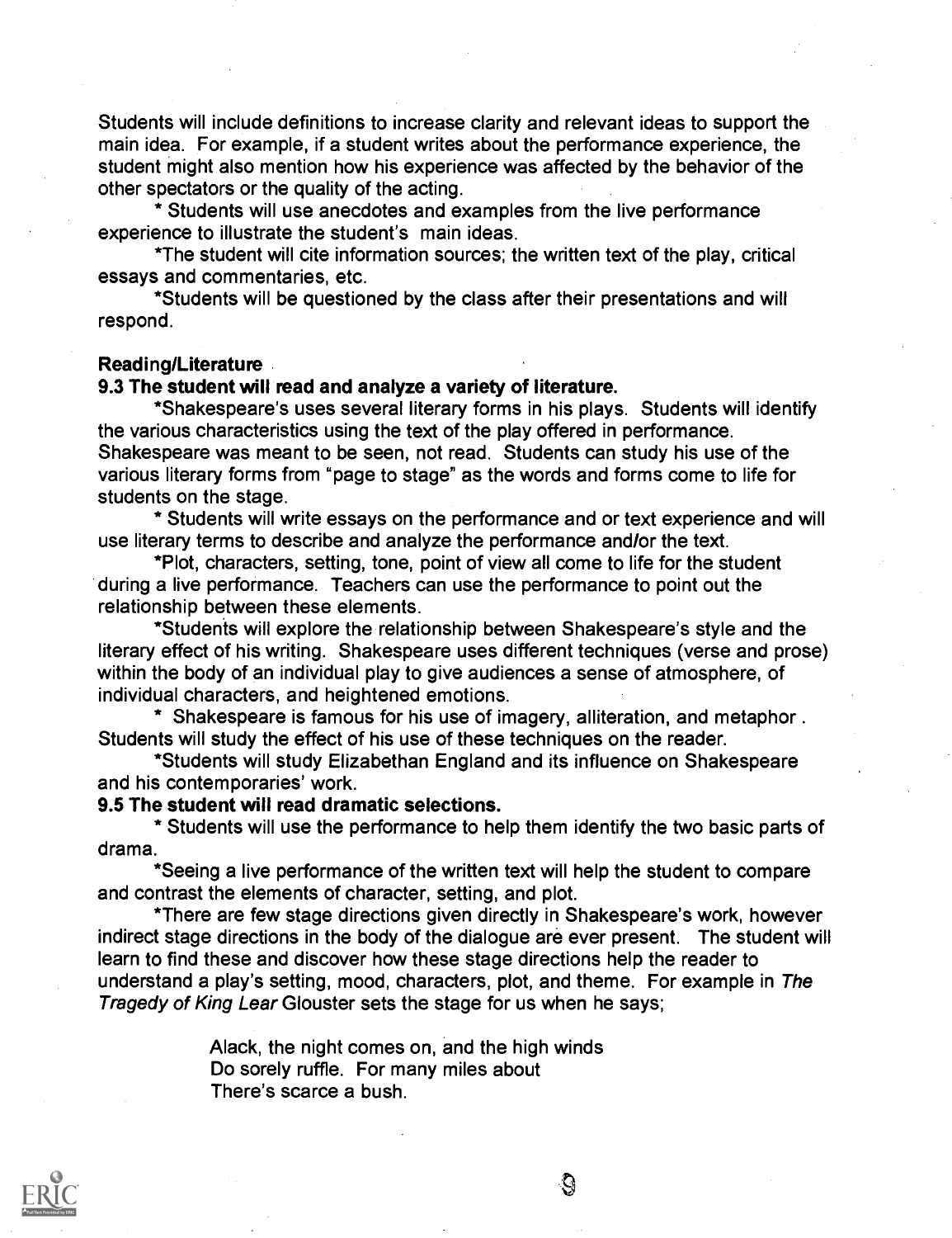The reader may imagine a barren landscape at dusk. It is chilly and a strong wind is blowing.

#### **Writing**

9.8. The student will develop ... writings to, inform, explain, analyze, or entertain.

\* Students will will plan and organize writing as they write essays on a variety of subjects related to the performance (please see 9.2 for some suggestions).

\*Students will communicate clearly the purpose of the writing.

\*Students will write clear, varied sentences.

\*The theatre has a very specific vocabulary attached to it. Students will use examples of that vocabulary when writing. Examples might include; raked stage, offstage, proscenium arch, aisles, etc.

\*Students will arrange paragraphs into a logical progression.

\* Students will revise their writing for clarity.

\*Students will edit their final copies for correct use of language, spelling, punctuation, and capitalization.

#### Research

## 9.7 The student will credit the sources of both quoted and paraphrased ideas.

\*Students will distinguish their own ideas from information created or discovered by others.

Students will use a style sheet method citing secondary sources.

#### 9.8 The student will use electronic databases to access information.

There are sites all over the net on Shakespeare and theatre. Students will identify key terms, narrow the focus of their search, and scan and select resources while working on their presentation about the live theatre experience. GRADE TEN ENGLISH

#### Oral Language

#### 10.1 The student will participate in and report small group learning activities.

\*Students will form small groups to work on a presentation for the class about one or several related topics connected to the live theatrical experience. Each student will be responsible for one aspect of the group presentation. For example, a group may choose as its subject the live theatrical experience.

> One member of the group will report on the reaction of the audience to the performance.

Another will discuss the difference between a live performance and a performance viewed on TV or film.

A third member of the group will discuss how live actors cope with unruly or inattentive audience members.

\*Students will prepare an outline or summary of their group project.

\*Each member of the group will be responsible for delivering a portion of the oral presentation.

## 10.2 The student will critique oral reports of small group learning activities.

\*The students will evaluate their own 'role in the preparation and delivery of the oral reports given on the performance experience.



10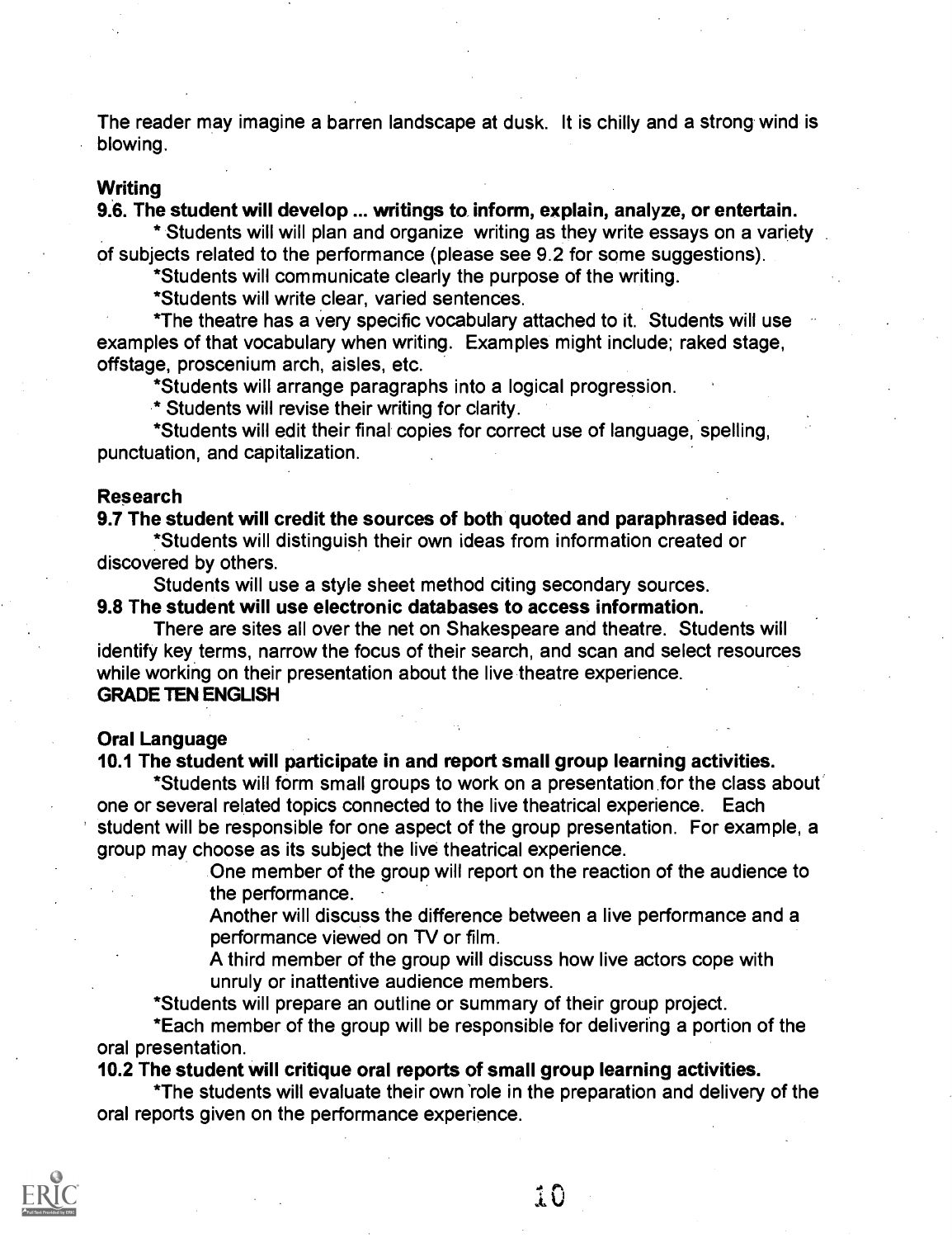\*Students will evaluate the effectiveness of the group process.

## Reading/Literature

10.3 The student will read and critique literary works from a variety of eras in a variety of cultures.

\*Shakespeare's work is still performed today because of the universal themes he explores in his plays. Students will identify universal themes prevalent in his writings.

\*Students will discuss cultural archetypes in one of Shakespeare's plays.

\*Students will examine one of Shakespeare's plays from several critical perspectives including the stage ability of the play.

## 10.5 The student will read and critique a variety of poetry.

\*Students will study Shakespeare's sonnets and the poetry within his plays and how he uses rhyme, rhythm, and sound to develop atmosphere for the play as a whole or provide valuable insight into a particular character's personality, background, breeding, aspirations, and class.

\*Students will compare and contrast Shakespeare's methods for affecting the emotions of readers with those of current or contemporary poets.

\*Students will paraphrase the meaning of some of Shakespeare's sonnets or monologues.

#### 10.6 The student will read and critique dramatic selections.

\*Shakespeare uses asides in all his plays. Students will find it much easier to understand the purpose of asides when they see it in use on the stage.

\*Students will have first hand experience seeing what a director, actor, or technical director does in theater.

\* Since plays are meant to be seen, not read, students will find that they can more easily compare and contrast character development in a play with other literary forms after seeing the live performance of a play.

#### **Writing**

#### 10.7 The student will develop a variety of writings with an emphasis on exposition.

\*Students will write essays on the live performance. Below are some topic suggestions:

The performance

The play

The acting

The costumes

The live performance experience as opposed to a video or TV performance.

Students will plan and organize ideas for writing.

\*Students attending the live theatrical performance will elaborate ideas clearly through word choice and vivid description of the experience.

\*Students will write clear, varied sentences.

\*Students will organize ideas into a logical sequence.

\*Students will revise writing for clarity and content.

\*Students will edit copies.

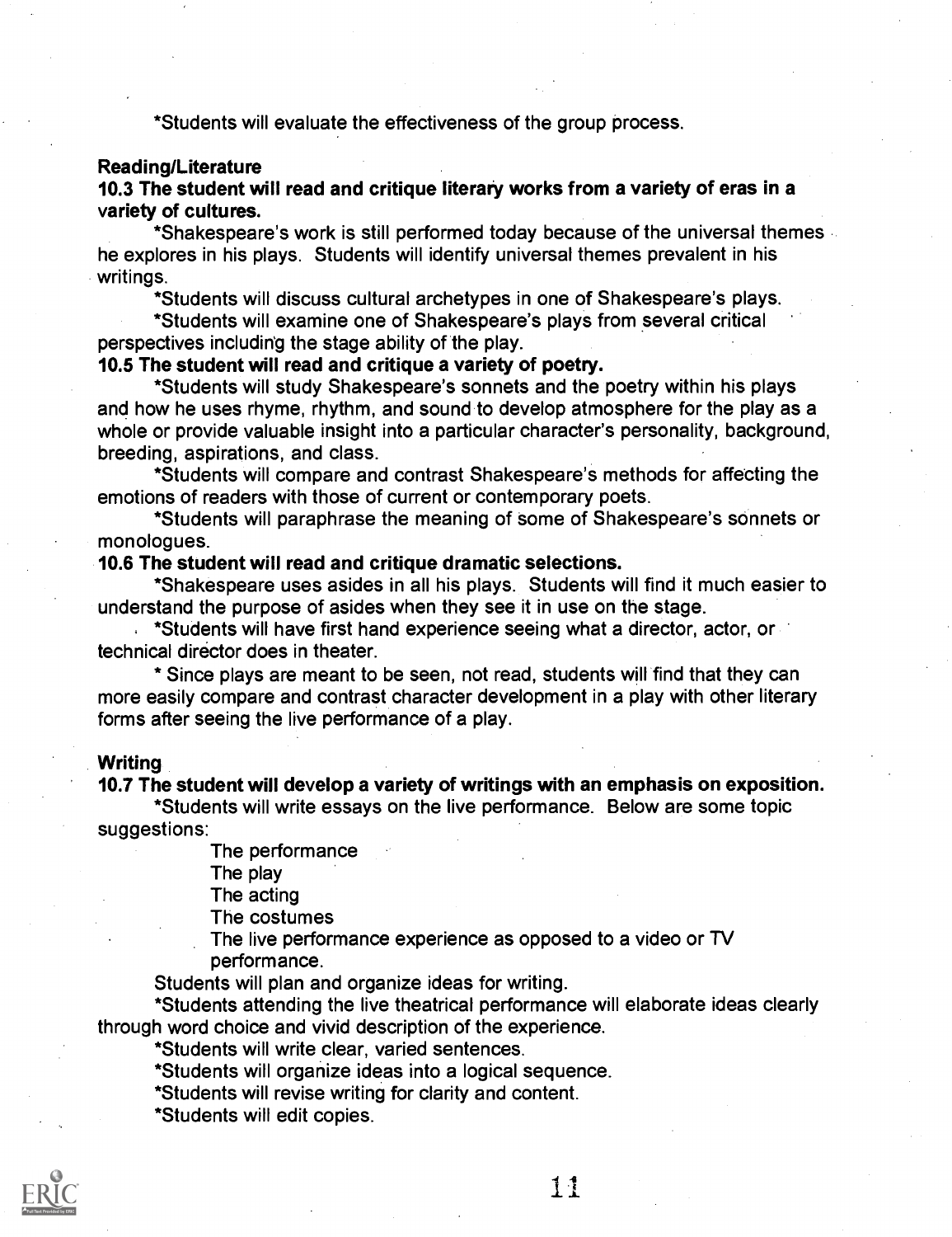\*Students will use available technology.

## 10.8 The student will critique professional and peer writing.

Shakespeare is "hot" these days. It is easy for students to find numerous examples of professional critiques of productions of Shakespeare's plays in newspapers (The Washington Post reports frequently on the productions at the Shakespeare Theater and the Forger) and magazines such as the New Yorker.

\*Students will analyze the writing of the theater critics and their classmates.

\*Students will discuss how the writing of their peers and professional theater critics accomplish their intended purpose.

\*Students will suggest how writing might be improved.

\*Students will explore the technique of writing critiques based on a live performance experience.

## Research

## 10.10 The student will collect, evaluate, and organize information.

\*There are numerous sources on the Net for information about Shakespeare, Theater, the new Globe in London, Elizabethan England, and Blackfriars in Staunton, Va. Students will also use written material from theater magazines, encyclopedias, scholarly dissertations, commentaries, and prefaces to organize information.

## **GRADE ELEVEN ENGLISH**

## Oral Language

## 11.1 The student will make persuasive presentations.

Students who see the play will prepare oral presentations using all the standards listed in this section on a variety of related topics. Below are some suggestions;

The viability of live theatre today in a world of readily accessible videos. A theme of the play.

Do plays, and the themes they present, written by authors four hundred years ago have any relevancy to modern American life?

Differences between attending a live theatrical experience as opposed to watching a video or TV show.

A particular character in the play.

The quality of acting.

The quality of the production.

The use of costuming, sets, and lights.

## 11.2 The student will analyze and evaluate persuasive presentations.

Students will critique each other's presentations for accuracy, relevance, and organization of evidence.

## Reading/Literature

## 11.3 The student will read and analyze relationships among American literature, history, and culture.

In recent years, American theatre has embraced the concept of Americanizing Shakespeare's plays. Some examples include

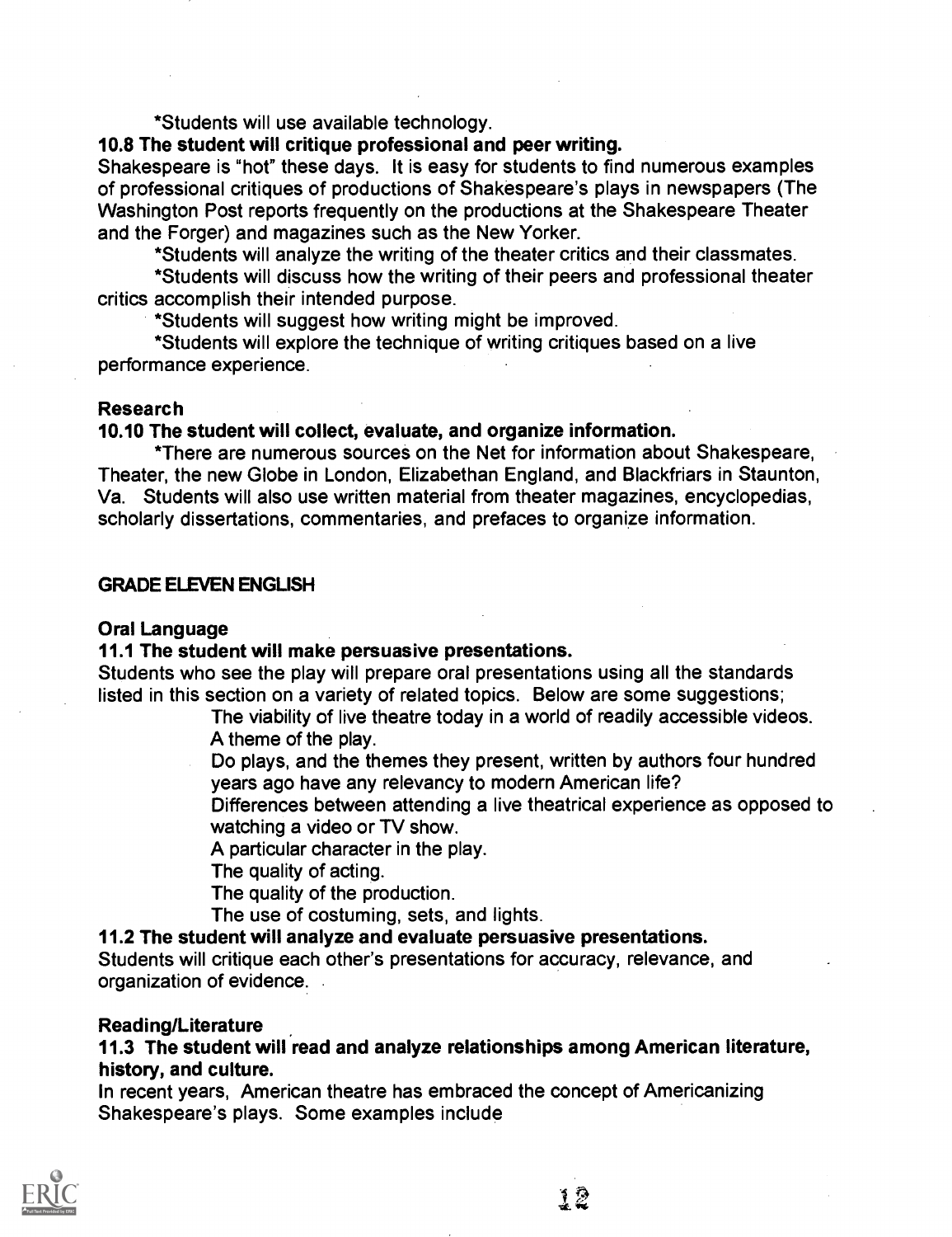1. a 1999 production in Washington D.C. of "R & J" - based on "The Tragedy of Romeo and Juliet"

2. Ann-Marie Macdonald's hit play, "Goodnight Desdemona(Good Morning Juliet)"

3. "I Hate Hamlet".

4. "The Compleat Works of WIlm Shkspr, (Abridged)" by the Reduced

Shakespeare Company.

5. "West Side Story"

6. "Fortinbras" by Lee Blessing

7. "The Fifteen Minute Hamlet" - Tom Stoppard

Students gain a deeper understanding of these distinctly American works after they have studied the source - the works of Shakespeare.

11.4 The student will read a variety of print material.

Students writing papers or doing group presentations on the Shakespeare Live! experience will read commentaries, critiques, prefaces, and scholarly articles to be used in their presentations.

## 11.5 The student will read and critique a variety of poetry.

Many modern American poets are heavily influenced by Shakespeare's plays and sonnets. Including the study of one sonnet or a monologue with your coverage of this section will assist students in identifying elements and techniques culled from Shakespeare's works by modern authors.

### 11.6 The student will read a variety of dramatic selections.

I have listed in 11.3 a variety of American plays that may be used by students to study the points in this section. Again, your students will gain greater insight into the way these plays work if they are familiar with the original pieces they are based on.

#### Writing

11.7 The student will write in a variety of forms with an emphasis on persuasion. Students will cover all the points in this section when writing an essay on their live theatre experience.

#### Research

11.9 The student will analyze, evaluate, synthesize, and organize information from a variety of sources into a documented paper dealing with a question, problem, or issue.

Students will use the performance of the play as a springboard for writing a paper. They will use all the standards listed in this section to write the paper. Below are some examples of subjects students might cover in such a paper;

A theme of the play.

Differences between attending a live theatrical experience as opposed to watching a video or TV show.

A particular character in the play.

The quality of acting.

The quality of the production.

The use of costuming, sets, and lighting.



13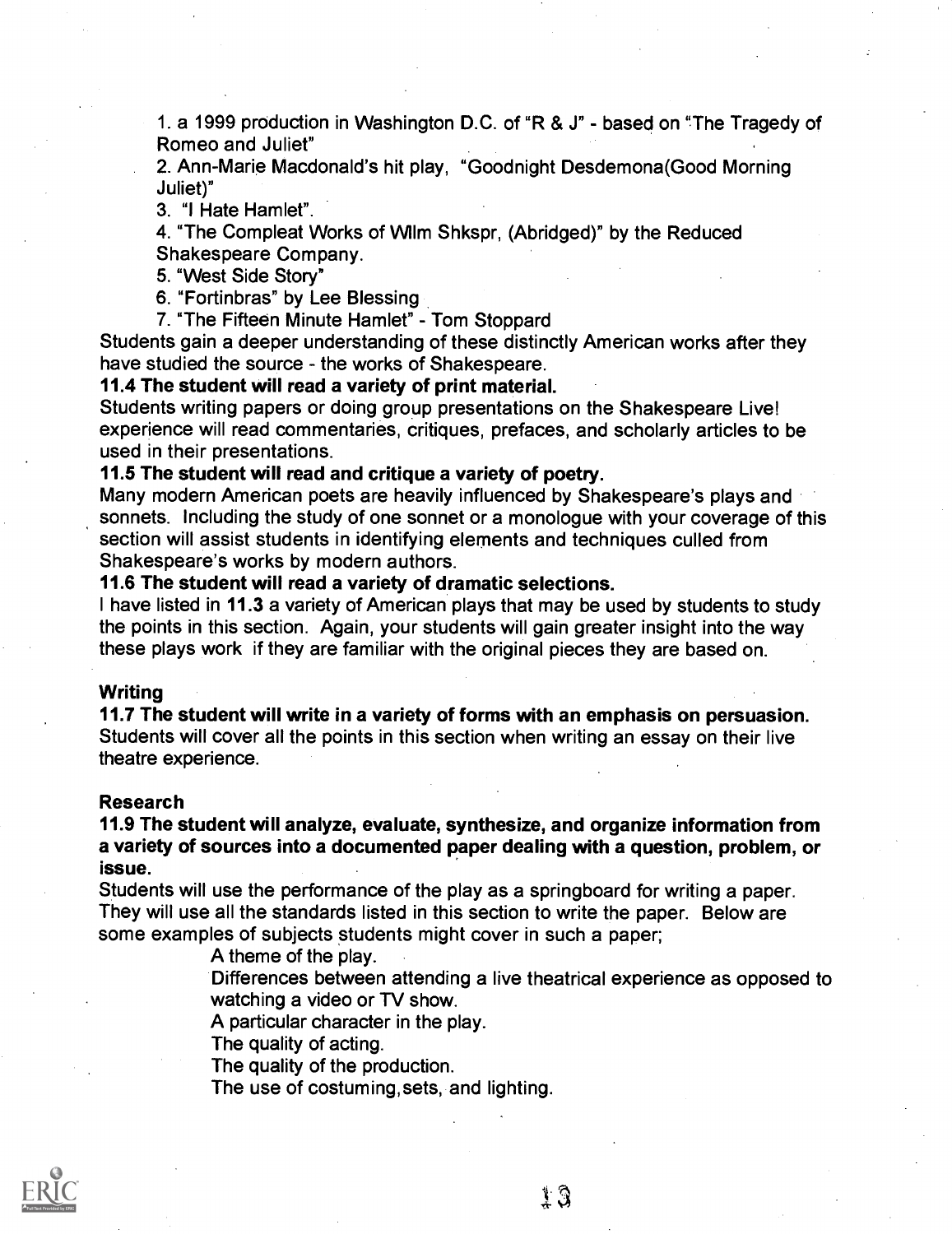## GRADE 'TWELVE ENGLISH

## Oral Language

12.1 The student will make a 5-10 minute formal oral presentation.

Students will present a 5-10 minute oral presentation on one aspect of the Shakespeare Live! performance. See 12.7 for theme suggestions.

## 12.2 The student will evaluate formal presentations.

Students will critique the presentations.

### Reading/Literature

## 12.3 The student will analyze the development of British literature and literature of other cultures.

Shakespeare was meant to be seen on stage, not read or watched on film. Students who see a live performance of one of Shakespeare's plays will have a greater appreciation for the subtleties and layered meanings of words and phrases, relationships and atmosphere. Movement and gestures will help the student to understand sub textual nuances.

## 12.5 The student will read and critique a variety of poetry.

Many modern American poets are heavily influenced by Shakespeare's plays and sonnets. Including the study of one sonnet or a monologue with your coverage of this section will assist students in identifying elements and techniques culled from Shakespeare's works by modern authors.

## 12.6 The student will read and critique dramatic selections from a variety of authors.

In recent years, American theatre has embraced the concept of Americanizing Shakespeare's plays. Some examples include

1. a 1999 production in Washington D.C. of "R & J" - based on "The Tragedy of Romeo and Juliet"

2. Ann-Marie Macdonald's hit play, "Goodnight Desdemona(Good Morning Juliet)"

3. "I Hate Hamlet".

4. "The Compleat Works of WIlm Shkspr, (Abridged)" by the Reduced Shakespeare Company.

5. "West Side Story"

6. "Fortinbras" by Lee Blessing

7. "The Fifteen Minute Hamlet" - Tom Stoppard

8. Rosencrantz and Guildenstern Are Dead - Tom Stoppard

Students gain a deeper understanding of these distinctly American works after they have studied the source - the works of Shakespeare.

#### Writing

#### 12.7 The student will develop expository and technical writings.

Students will use the performance of the play as a springboard for writing a paper. They will use all the standards listed in this section to write the paper. Below are some examples of subjects students might cover in such a paper;

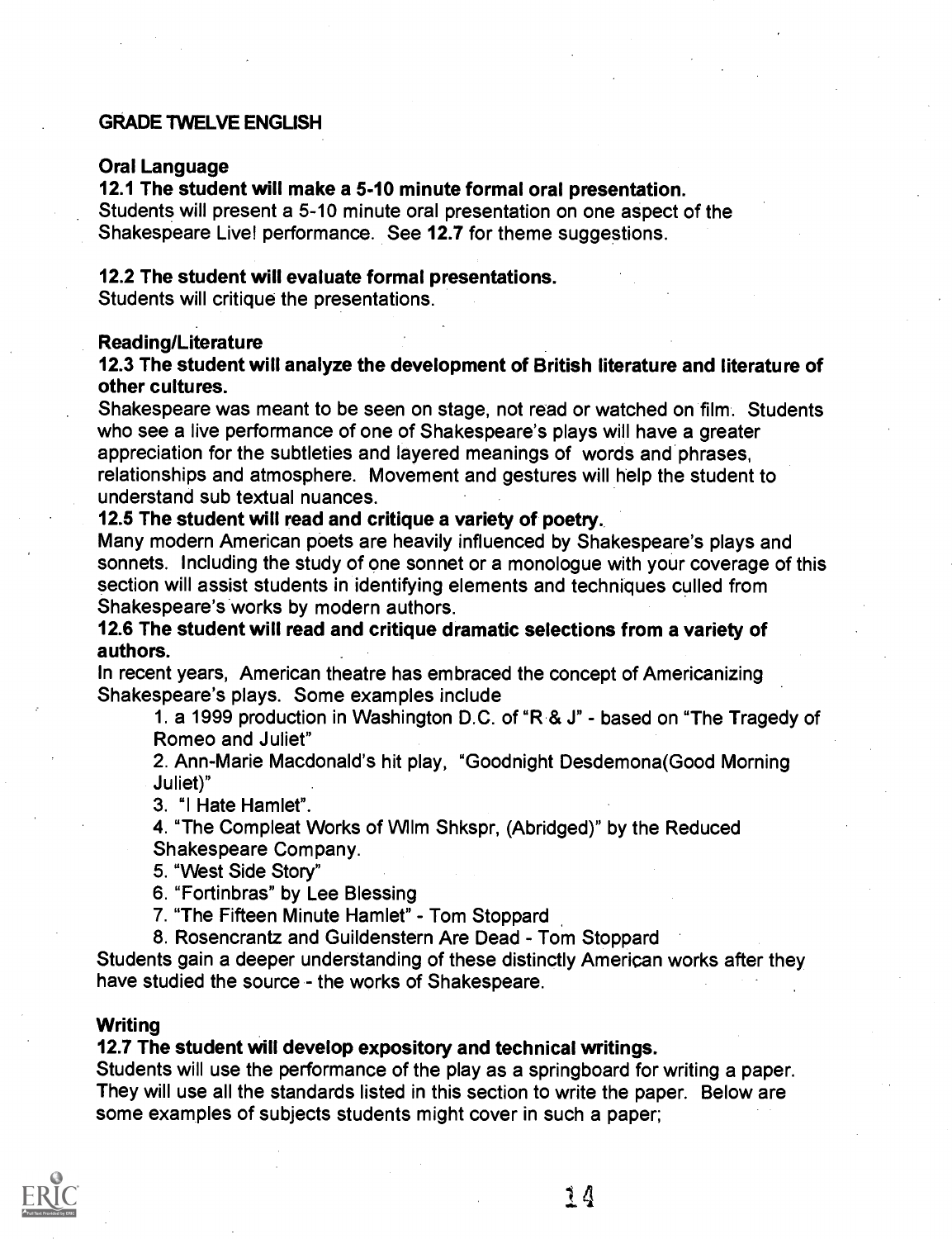A theme of the play.

Differences between attending a live theatrical experience as opposed to watching a video or TV show.

A particular character in the play.

The quality of acting.

The difficulties of accepting a known peer as a character in a play. The quality of the production.

The use of costuming, the lack of sets, the universal lighting.

The viability of live theatre today in a world of readily accessible videos. Do plays, and the themes they present, written by authors four hundred years ago have any relevancy to modern American life?

Differences between attending a live theatrical experience as opposed to watching a video or TV show.

The difficulties of accepting a known peer as a character in a play.

## Research

## 12.8 The student will write documented research papers.

Students will use libraries and the Net to put together a research paper on the play presented. Below are some questions students might cover in a research paper.

How was the performance affected by the performance space? Shakespeare used a "thrust" stage. What is that?

How does a "thrust" stage differ from other performance spaces? What sort of costumes did Elizabethan actors wear?

What sort of special effects might an Elizabethan/Jacobean theatre company use?

15

How was Shakespeare's theatre company organized?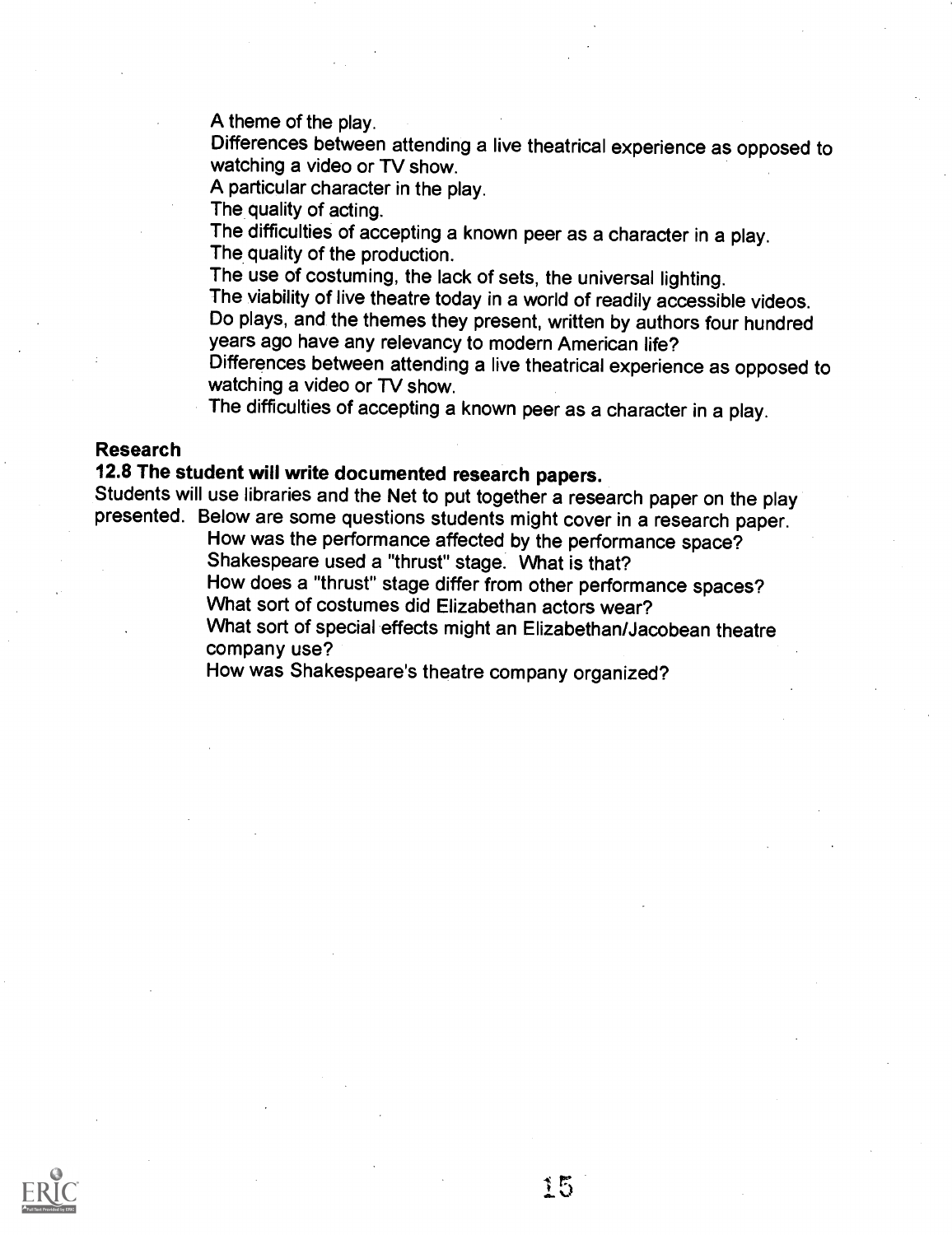## SUGGESTED TEACHING TEXTS & NET ASSISTANCE

All of the texts listed below will be of use to the teacher. I have noted which texts are age-appropriate for language and reading difficulty and may be best used in the middle school classroom. These are only a few of the many wonderful books and websites available to share with your students.

The World of Shakespeare by Anna Claybourne & Rebecca Treays - Middle School

Discovering Shakespeare by Fredi Olster & Rick Hamilton - Middle School - This is a series. Each book covers a different play and includes an abridged version as well as a parallel vernacular version. An excellent teaching resource.

Shakespeare Set Free by Peggy O'Brien - The Folger Library - Middle School - This is part of a series. Each book covers two plays. An excellent teaching resource.

Beautiful Stories From Shakespeare - E. Nesbit - Middle School - The plots of all of Shakespeare's plays. Well written and fun to read.

Shakespeare Stories by Leon Garfield - Middle School - The stories of all the plays with illustrations. Well-written and fun to read.

The Friendly Shakespeare by Norrie Epstein - High School

Shakespeare for Dummies by John Doyle & Ray Lischner - High School

Shakespeare's Bawdy by Eric Partridge - High School

Naughty Shakespeare by Michael Macrone - High School

The Cambridge School Shakespeare - High and Middle School - Individual copies of the plays with excellent group projects, study questions, and a very clear text. Excellent for in-depth study of a particular play.

The New Folger Library Shakespeare - High School - Individual copies of the plays with excellent text , play analysis, and commentaries.

The Sonnets of William Shakespeare - Middle and High School

www.ardenshakespeare,com/ardenonline - contains the complete text of the Arden print editions, introductions by reknowned scholars, refernces, reviews, and illustrations of plays in performance, film stills, and book images. Available on a subscription basis. You might also try going to Yahoo.com and searching under "Shakespeare."

http://www.jetlink.net/~massij/shakes/index.shtml#teach

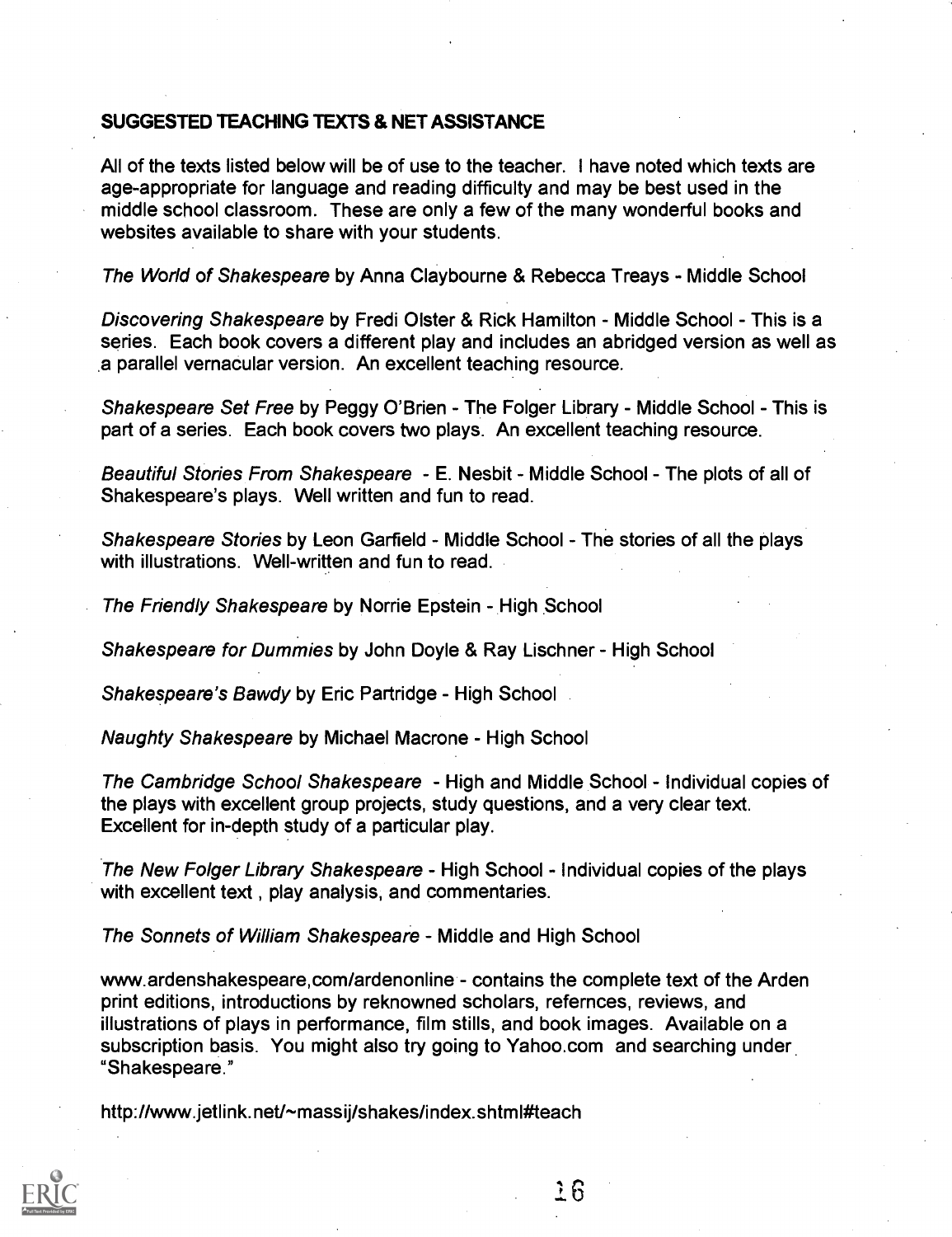www.shenandoahshakespeare.com - This is the website for a brand new replica of the Blackfriars Theatre - Shakespeare's indoor theatre in London. It is the only such replica in the world. See this website for performance information.